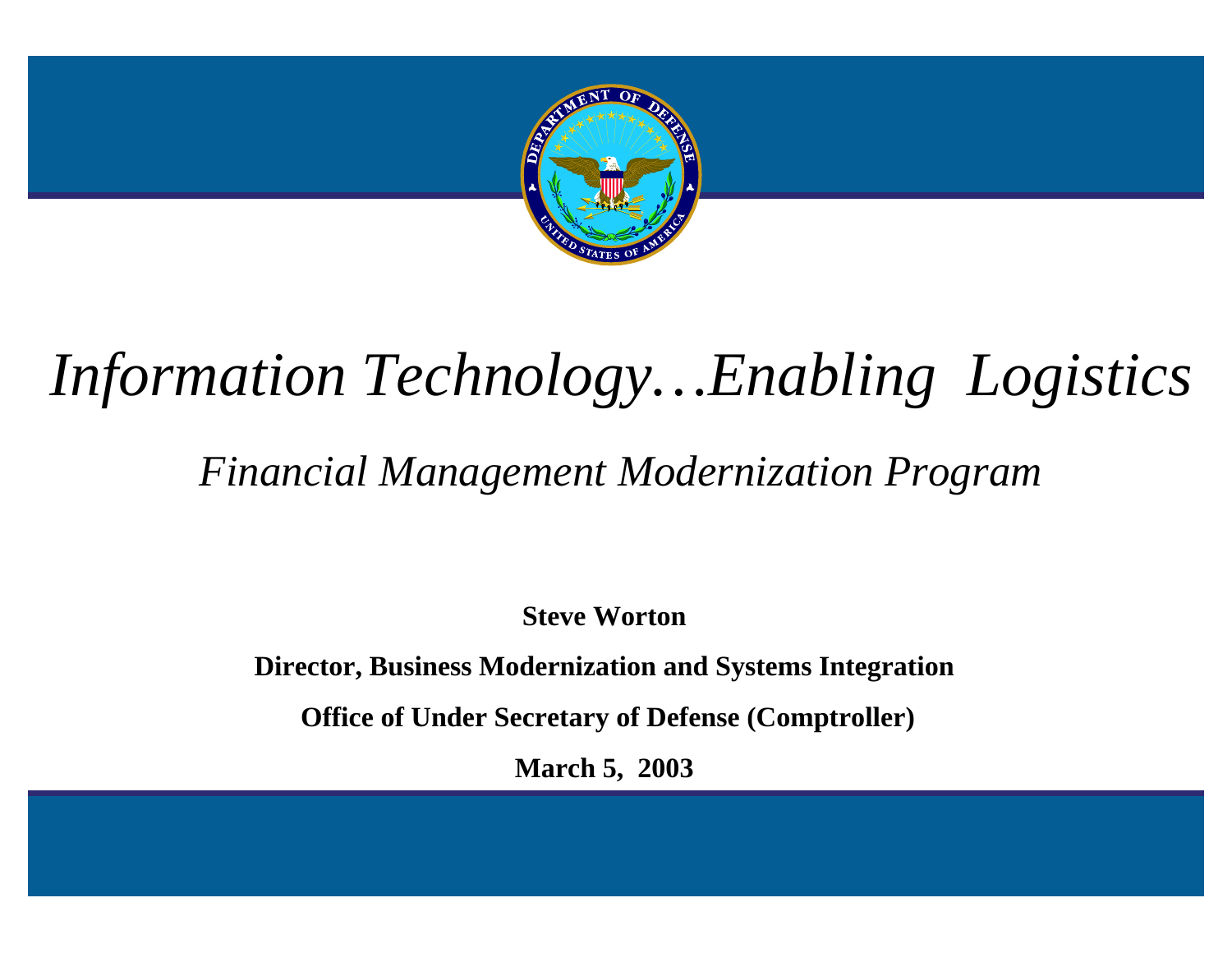

## **Financial Management Modernization is**

- DoD-wide initiative to transform business processes
- DoD-wide initiative to standardize and integrate information systems and standards

# *What Financial Management Modernization is not*

- Not just a Finance and Accounting effort
- Not just a 'systems' effort
	- Focus is on business processes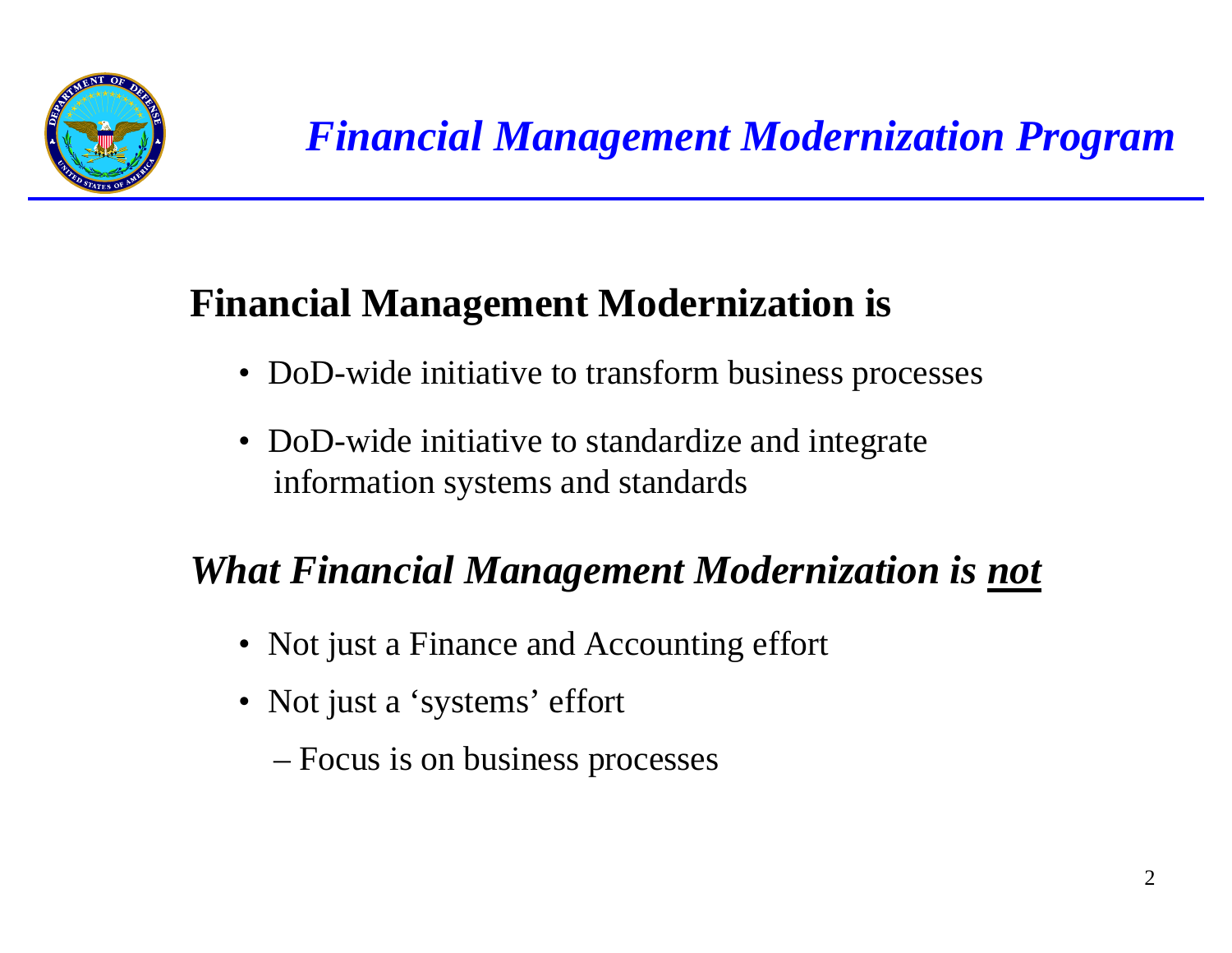

## *Current DoD Environment - The Problem*

tovepiped non-integrated, non-standardized business processes and system



Suboptimal warfighter support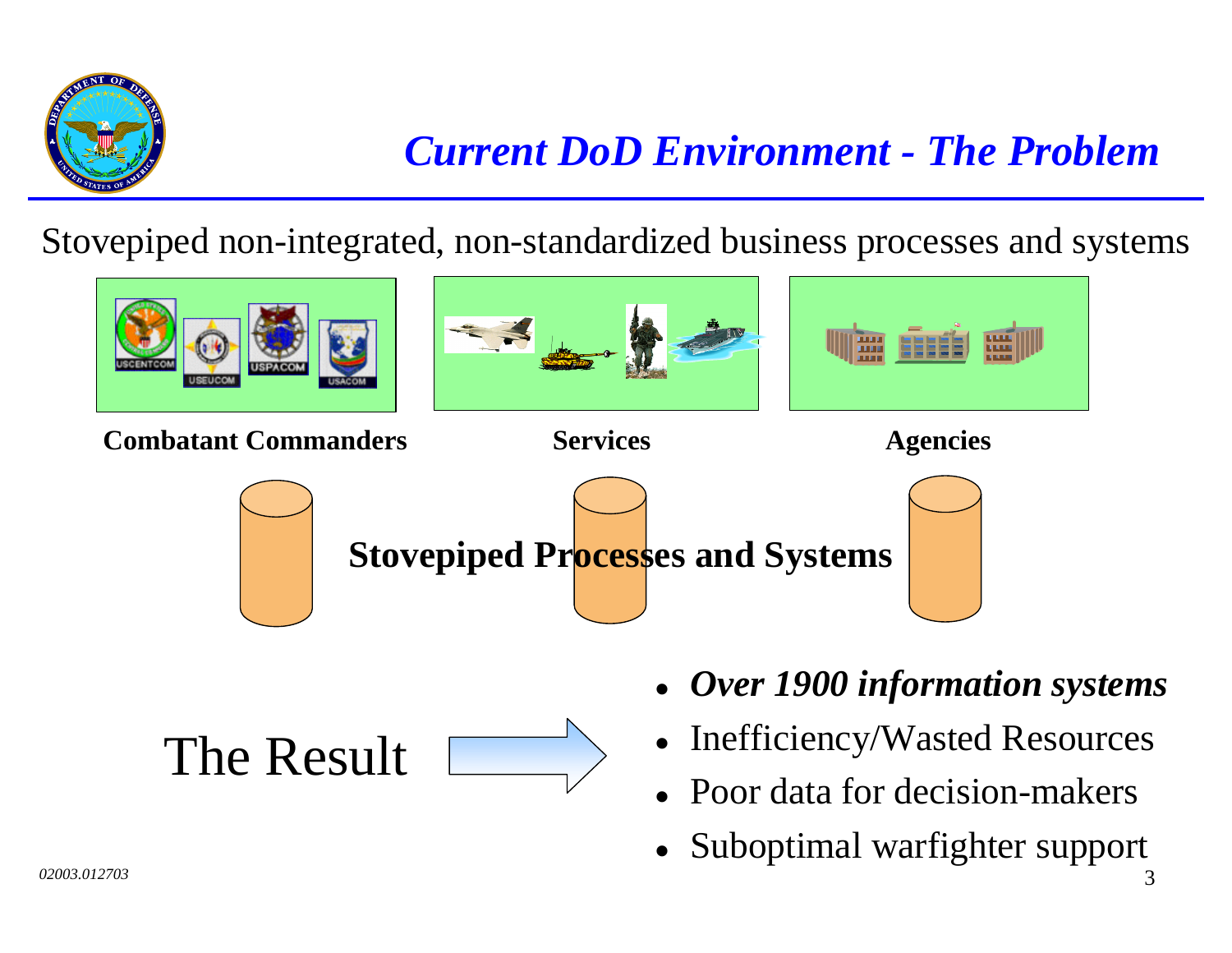

# *Top Leadership Support*

### **Secretary of Defense**

- **Vision**
	- –Operate DoD in an efficient business-like manner
	- –Develop accurate, reliable and timely management information
	- –Use clean audit opinions to verify data
- **Scope**
	- –Standardize data and processes wherever produced finance and financially-related "feeder" systems and business processes

### • **Approach**

- –Created centralized Financial Management Modernization Program
- –Completing DoD-wide Financial Management Enterprise Architecture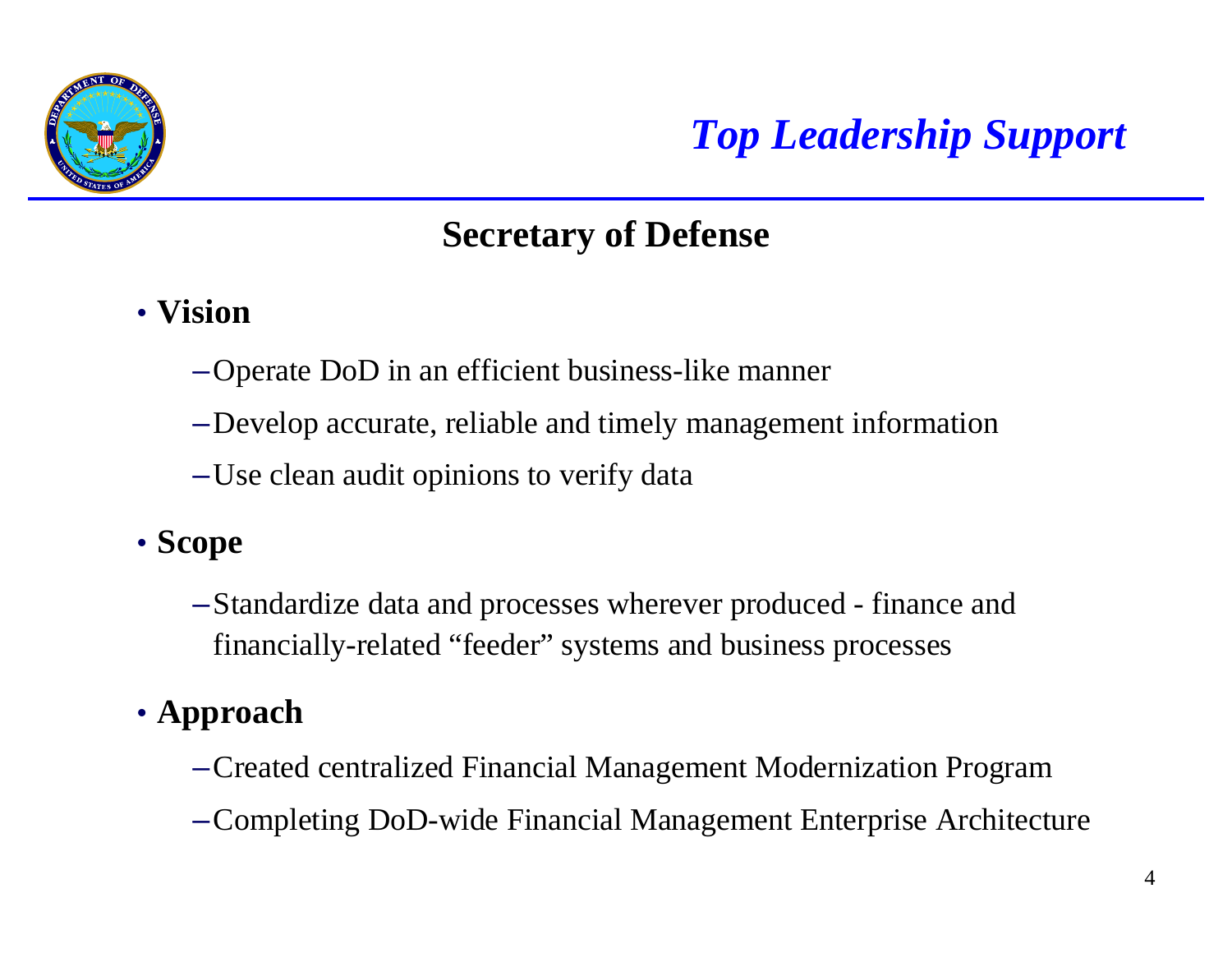

*The Solution - DoD-Wide Governance*

*Governance is an organizational integration strategy.*

### **Goal**

• Ensure consistency with the requirements defined in the Financial Management Enterprise Architecture

### **Approach**

- Begin by developing an architecture recognized as overall framework
- Identify logical business areas
- Assign Domain Owners for each business area
- Domain Owners establish Lead Agent (Service/Agency)
- Domain Owners assume responsibility for all included activities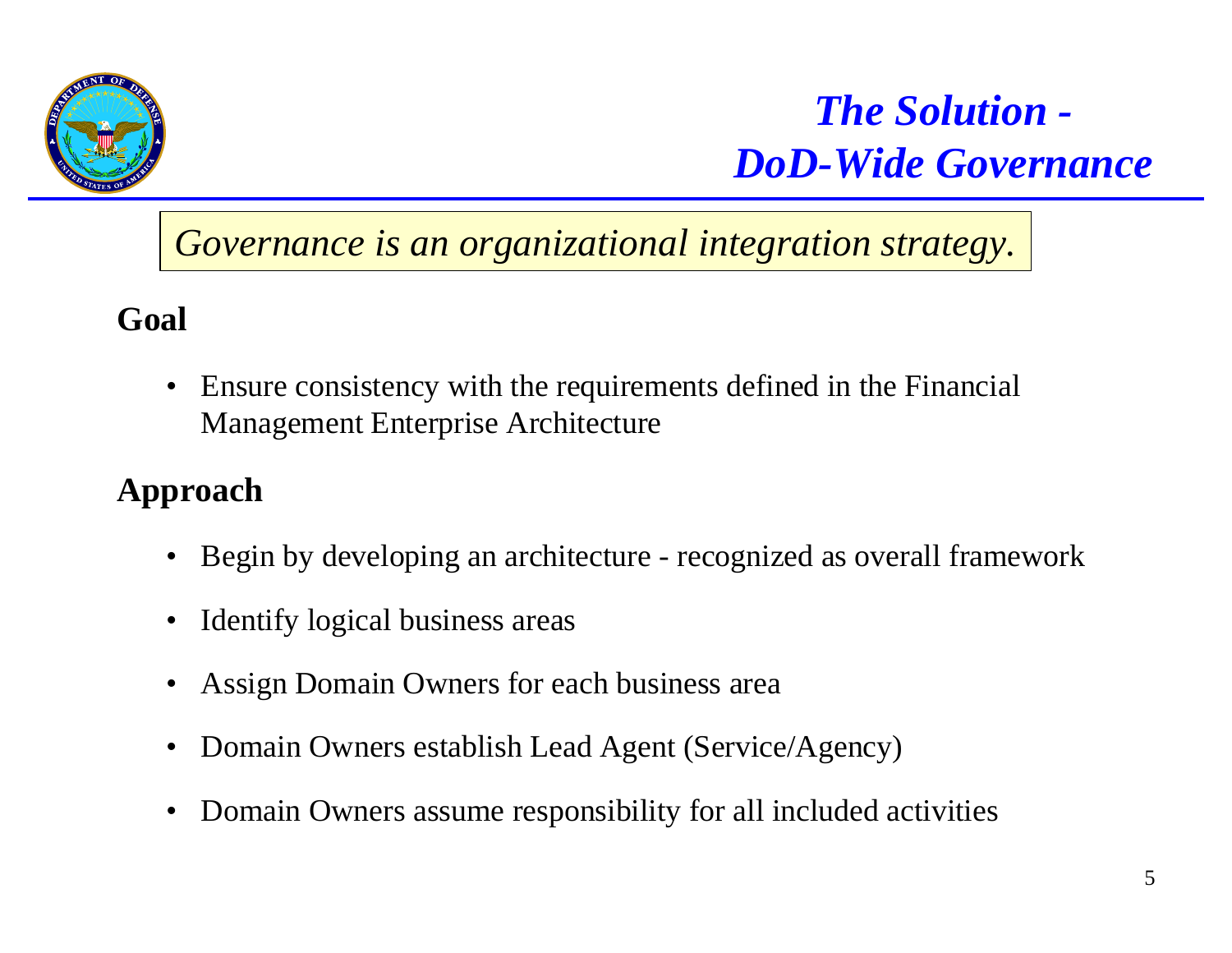

# *Governance Domains - (Logical Business lines)*

#### **USD (Acquisition, Technology and Logistics)**

- 1. Logistics
- 2. Acquisition/Procurement
- 3. Real Property and Environmental Liabilities

#### **USD (Personnel and Readiness)**

4. Human Resource Management

#### **USD (Comptroller) / Chief Financial Officer**

- 5. Finance, Accounting Operations & Financial Management
- 6. Programming, Budget and Funds Control

#### **ASD (Command, Control, Communications, and Intelligence) / CIO**

7. Technical Infrastructure